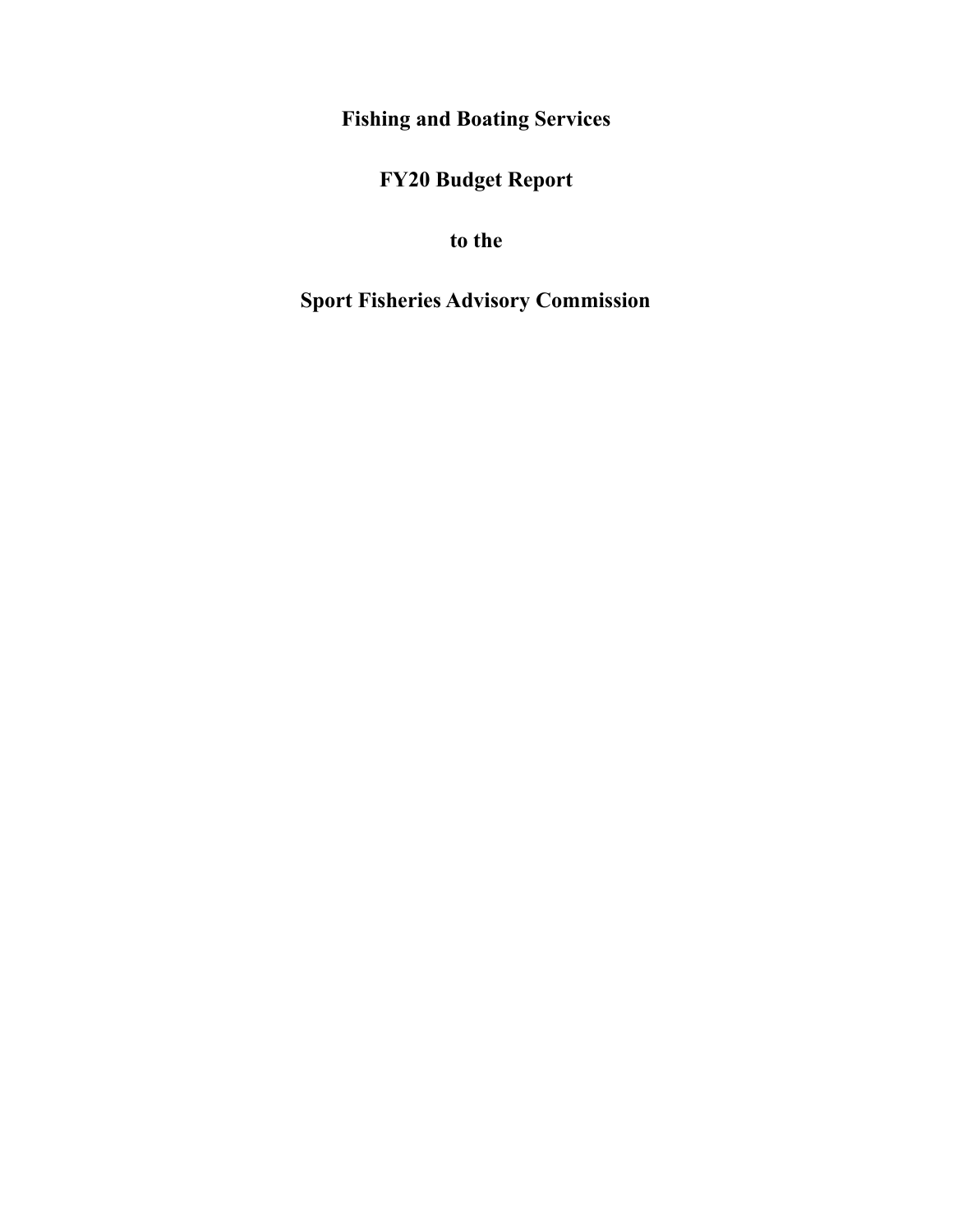## **INTRODUCTION**

In a September 2016 reorganization within the Maryland Department of Natural Resources (DNR), fisheries and boating related activities were merged into a single unit called Fishing and Boating Services (FABS). This report to the Sport Fisheries Advisory Commission (SFAC) focuses on revenues and expenditures associated with the unit's fisheries-related funding sources and activities as described below.

FABS' fisheries-related responsibilities include assessing, protecting, conserving, fairly allocating, and promoting the sustainable utilization of the wild and farm-raised fish resources of Maryland for balanced ecological and economic benefits. This is accomplished through scientific investigation, application of data, and proactive involvement with an informed citizenry. FABS' fisheries-related responsibilities fall into four core functions:

- 1. Protect, conserve and enhance fisheries resources.
- 2. Provide and enhance fishing opportunities, including access.
- 3. Provide sustainable economic opportunities.
- 4. Promote and protect fisheries resources through public outreach and education.

Revenue from sport anglers provides funding for almost half of all fisheries programs in Maryland. This revenue is derived from the sales of fishing licenses, gasoline sales surcharges and a federal excise tax on sport fishing tackle and related equipment. Other funding sources include general funds from state taxpayer dollars, commercial license sales, reimbursable funds and grants from federal taxpayer dollars.

Natural Resources Article § 4-745 requires DNR to publicly report annually the amount of sport fishing license revenues credited to, and expended from, the Fisheries Research and Development Fund. In the annual preparation of plans to expend sport fishing revenues credited to the Fisheries Research and Development Fund, the department is also required to solicit advice and opinions from SFAC, representative fishing and boating associations, and other interested parties. The reporting requirement is different for nontidal sport fishing license fees. For sport fishing fees associated with the nontidal fund known as the Fisheries Management and Protection Fund, the department is required to "publicly report annually the amounts collected and the expenditures."

This report meets statutory requirements and shows the importance of angler contributions to state programs and services.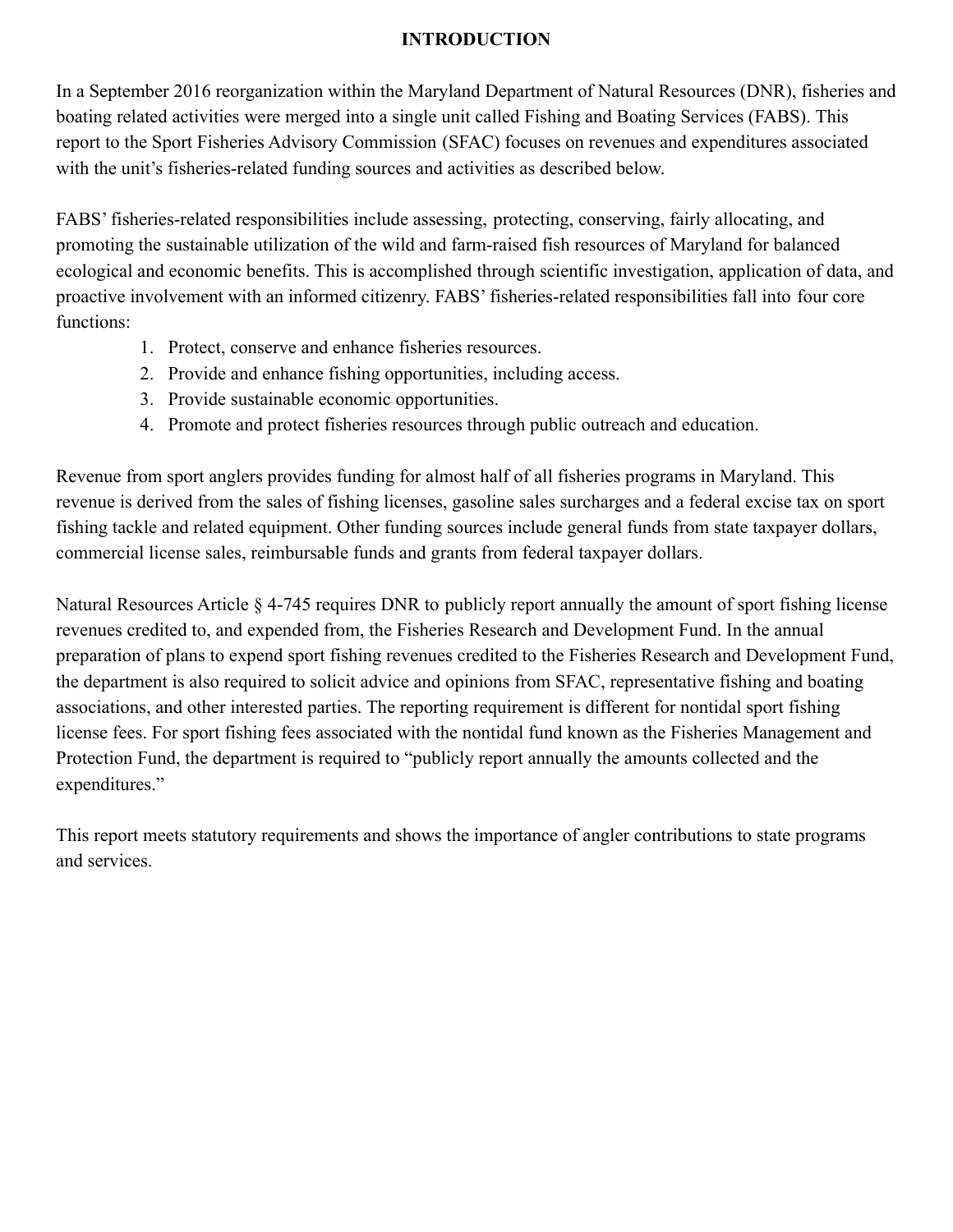## **BUDGET**

## **Reporting Period and Budget Terminology**

This report provides budget information for revenues and expenditures during FY20 (July 1, 2019 through June 30, 2020), the most recently completed fiscal year. In order to understand the information in this report, here are a few terms you will need to know:

- **SPECIAL FUNDS –** Revenue from recreational fishing license sales, commercial fishing license sales and the oyster bushel tax, aquaculture fees, gasoline sales surcharges, and agreements with non-state organizations. Recreational tidal license sales and fee revenues are deposited into the Fisheries Research and Development Fund. Nontidal license sale revenues are deposited into the Fisheries Management and Protection Fund .
- **FEDERAL FUNDS** Revenue from a federal tax on sport fishing tackle purchases (Wallop-Breaux), and federal partner grant awards from federal taxes.
- **GENERAL FUNDS** Revenue from state taxes.
- **REIMBURSABLE FUNDS** Revenue from Maryland state agencies such as Maryland Department of Transportation.

## **License Sales, Revenues, and Expenditures**

#### **A. License Sales**

Maryland recreational fishing and crabbing licenses are valid for 365 days from the date of purchase (excluding three and seven day licenses) and therefore, license sales are reported by fiscal year. Sport fishing and crabbing license sales for FY16 through FY20 are provided in Tables 1 and 2, along with Maryland Saltwater registration.

There were 430,875 revenue generating recreational fishing licenses obtained in Maryland during FY20. This represents an increase of 6.9 percent over FY19 when 402,967 recreational licenses were obtained. A total of 66,995 revenue generating licenses for recreational crabbing activities were obtained in FY20. The FY20 total figures do not include free registrations, these are located at the bottom of Table 1.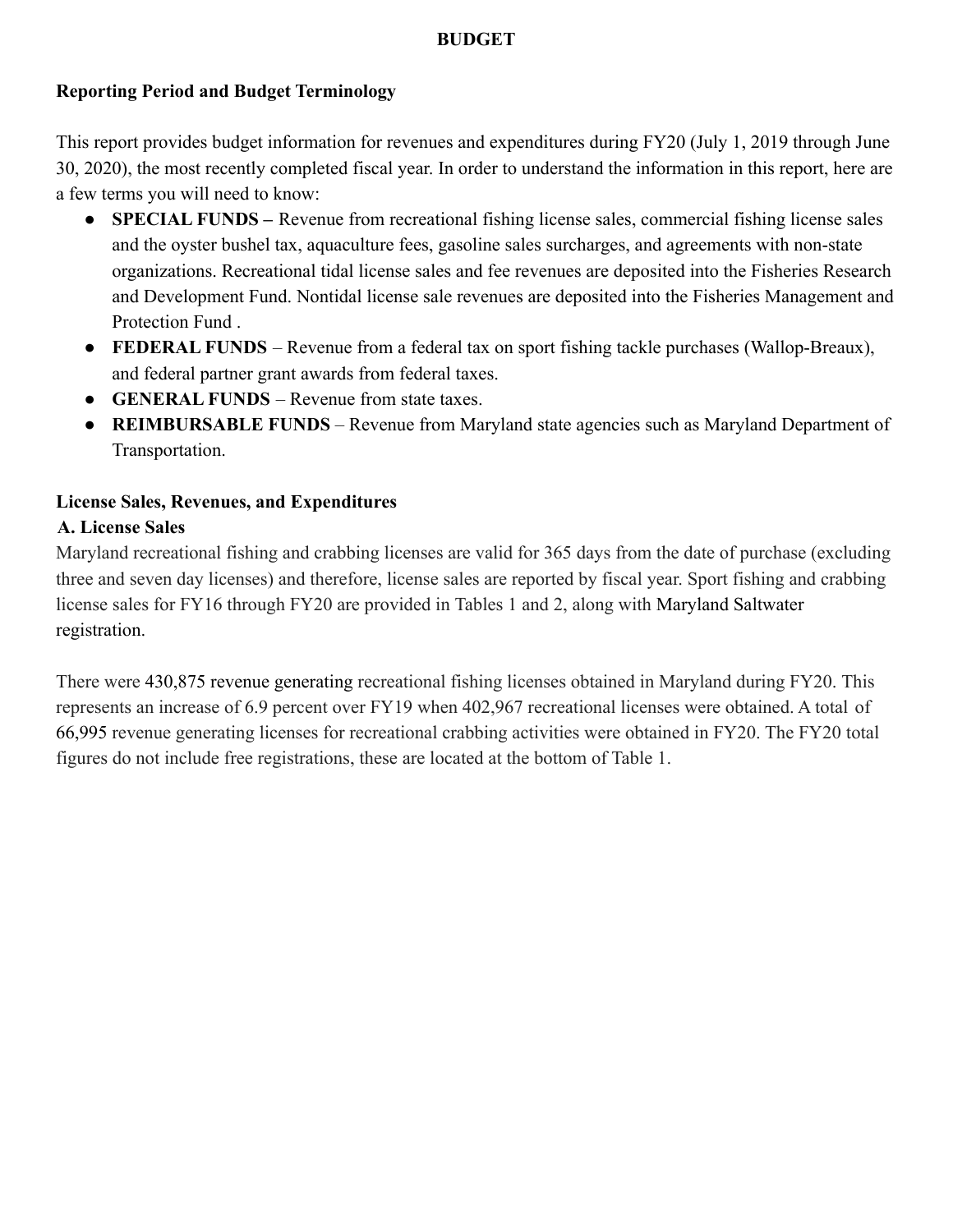| <b>RECREATIONAL</b>                                                     | <b>FISCAL YEAR</b> |         |         |         |         |
|-------------------------------------------------------------------------|--------------------|---------|---------|---------|---------|
| <b>FISHING OR CRABBING</b><br>LICENSE/STAMP/REGISTRATION<br><b>TYPE</b> | 2016               | 2017    | 2018    | 2019    | 2020    |
| <b>Resident Nontidal</b>                                                | 120,630            | 106,085 | 98,099  | 105,927 | 119,640 |
| <b>Nonresident Nontidal</b>                                             | 12,101             | 12,451  | 12,434  | 13,379  | 14,371  |
| 3-Day Non Tidal                                                         | 8,037              | 7,295   | 6,891   | 7,334   | 7,174   |
| <b>Resident 7-Day Nontidal</b>                                          | 6,903              | 5,273   | 5,025   | 4,793   | 5,167   |
| Nonresident 7-Day Nontidal                                              | 3,035              | 2,539   | 2,885   | 3,071   | 2,978   |
| <b>Resident Trout Stamp</b>                                             | 49,421             | 42,788  | 40,041  | 41,153  | 41,354  |
| <b>Nonresident Trout Stamp</b>                                          | 7,200              | 6,767   | 6,767   | 7,035   | 6,601   |
| Senior Consolidated License                                             | 29,061             | 26,749  | 28,477  | 30,494  | 30,471  |
| <b>Resident Bay and Coastal Sport</b>                                   | 112,103            | 98,556  | 93,433  | 97,723  | 113,328 |
| Nonresident Bay and Coastal Sport                                       | 18,957             | 21,835  | 21,423  | 21,814  | 23,969  |
| Resident 7 Day Bay and Coastal Sport                                    | 6,960              | 5,282   | 4,865   | 4,424   | 5,063   |
| Nonresident 7 Day Bay and Coastal Sport                                 | 17,064             | 16,121  | 14,894  | 14,407  | 14,104  |
| <b>Resident Bay and Coastal Sport Boat</b>                              | 44,141             | 36,524  | 39,599  | 40,907  | 36,518  |
| Nonresident Bay and Coastal Sport Boat                                  | 11,093             | 9,996   | 10,286  | 10,506  | 10,137  |
| <b>FISHING TOTALS</b>                                                   | 446,706            | 398,261 | 385,119 | 402,967 | 430,875 |
| <b>Resident Recreational Crabbing</b>                                   | 55,159             | 49,526  | 45,412  | 47,284  | 51,806  |
| Nonresident Recreational Crabbing                                       | 6,954              | 7,133   | 5,902   | 6,138   | 6,515   |
| <b>Resident Recreational Crabbing Boat</b>                              | 3,975              | 5,132   | 4,810   | 5,328   | 5,910   |
| Nonresident Recreational Crabbing Boat                                  | 2,718              | 2,877   | 2,715   | 2,779   | 2,764   |
| <b>CRABBING TOTALS</b>                                                  | 68,806             | 64,668  | 58,839  | 61,529  | 66,995  |
| Resident MD Saltwater Angler Registration                               | 10,541             | 7,842   | 7,931   | 7,296   | 7,647   |
| Nonresident MD Saltwater Angler Registration                            | 8,617              | 8,141   | 7,679   | 6,958   | 6,142   |
| Private Property Crab Pot Registration                                  | 2,746              | 2,889   | 2,933   | 3,256   | 3,684   |

**Table 1. Maryland Recreational License Sales By Fiscal Year (July 1 – June 30)**

The following licenses (Table 2) are issued by the Department for recreational fishing businesses and contribute to the recreational license revenue.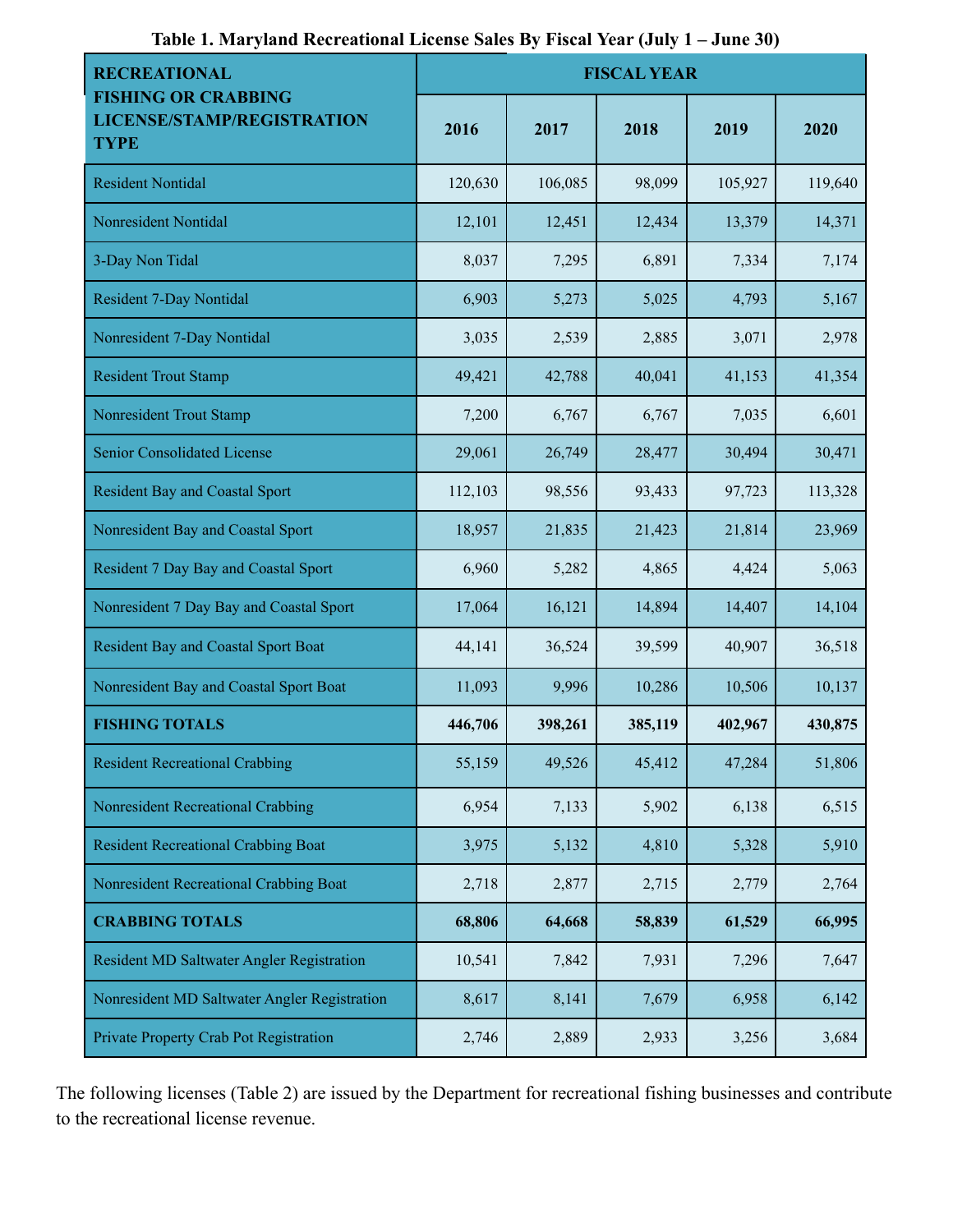| <b>RECREATIONAL</b><br><b>FISHING OR CRABBING</b> | <b>FISCAL YEAR</b> |                |                |                |                |
|---------------------------------------------------|--------------------|----------------|----------------|----------------|----------------|
| <b>BUSINESS LICENSE TYPE</b>                      | 2016               | 2017           | 2018           | 2019           | 2020           |
| Resident Bay and Coastal Charter Boat 7 Plus      | 178                | 173            | 182            | 242            | 212            |
| Nonresident Bay and Coastal Charter Boat 7 Plus   | $\overline{2}$     | $\overline{2}$ | $\overline{2}$ | $\overline{2}$ | $\overline{2}$ |
| Resident Bay and Coastal Charter Boat Up to 6     | 267                | 290            | 332            | 345            | 333            |
| Nonresident Bay and Coastal Charter Boat Up to 6  | 10                 | 6              | 13             | 15             | 11             |
| <b>Resident Fishing Guide with Tidal</b>          | 10                 | 15             | 13             | 17             | 10             |
| Nonresident Fishing Guide with Tidal              | 8                  | 8              | 6              | $\overline{4}$ | $\overline{3}$ |
| <b>Resident Freshwater Fishing Guide</b>          | 31                 | 29             | 36             | 30             | 26             |
| Nonresident Freshwater Fishing Guide              | 8                  | 25             | 24             | 16             | 13             |
| <b>Resident Limited Fishing Guide</b>             | 5                  | $\overline{4}$ | 5              | 8              | 10             |
| Nonresident Limited Fishing Guide                 | $\mathbf{0}$       | $\mathbf{1}$   | $\mathbf{0}$   | $\overline{4}$ | $\mathbf{1}$   |
| <b>Commercial Fishing Pier License</b>            | $\overline{4}$     | $\overline{3}$ | $\overline{4}$ | $\overline{2}$ | $\overline{2}$ |
| <b>Crab Charter</b>                               | 41                 | 62             | 51             | 51             | 47             |
| <b>TOTAL</b>                                      | 564                | 618            | 668            | 736            | 670            |

Table 2. Maryland Recreational Fishing Business License Sales By Fiscal Year (July 1 **-** June 30)

## **B. Revenues**

Total FY20 fisheries revenues (all fund sources) were \$29,874,563 and are broken down as follows: 51% special fund revenue, 14% federal fund revenue, 23% general fund revenue, and 12% reimbursable fund revenue.

FABS began FY20 with a balance of \$2,734,450, and \$1,096,296 in the Fisheries Research and Development and Fisheries Management and Protection funds respectively. Total FY20 revenue credited to these funds included \$10,336,753 to the Fisheries Research and Development Fund and \$3,731,941 to the Fisheries Management and Protection Fund (Table 4).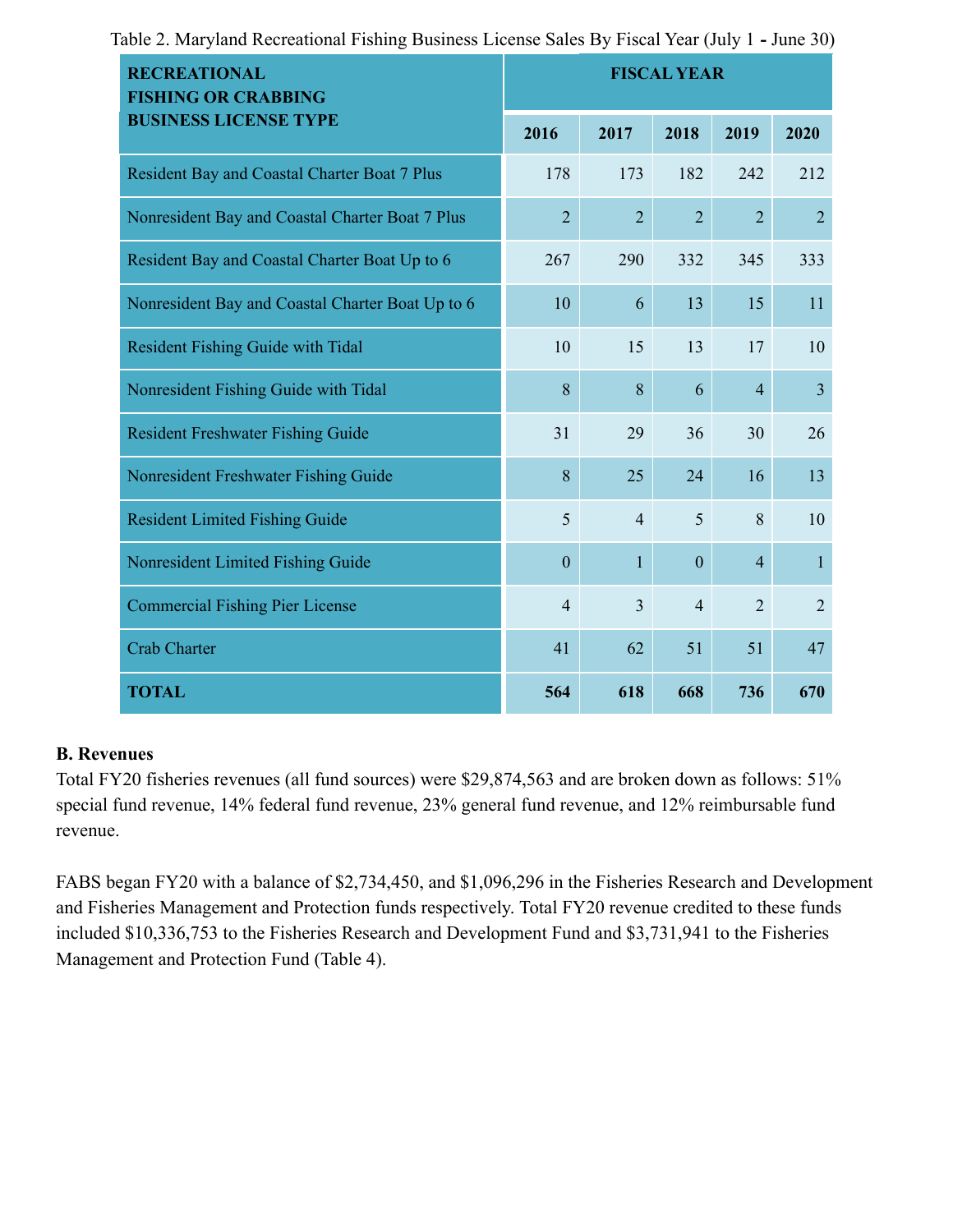# **Table 4. FABS – Special Funds – FY20**

|                                                                                  | <b>Fisheries Research</b><br>and Development Fund | <b>Fisheries Management</b><br>and Protection Fund | Total       |
|----------------------------------------------------------------------------------|---------------------------------------------------|----------------------------------------------------|-------------|
| <b>Beginning Balance</b>                                                         | \$2,734,450                                       | 1,096,926                                          | \$3,831,376 |
| <b>Revenues</b>                                                                  | 10,336,753                                        | 3,731,941                                          | 14,068,694  |
| Adjustments                                                                      |                                                   |                                                    |             |
| <b>Total Funds Available</b>                                                     | 13,071,203                                        | 4,828,867                                          | 17,900,070  |
| <b>Summary of Expenditures</b>                                                   |                                                   |                                                    |             |
| <b>Fishing and Boating Services</b>                                              | 6,154,185                                         | 2,029,485                                          | 8,183,670   |
| Non-Fishing and Boating Services:                                                |                                                   |                                                    |             |
| <b>Natural Resources Police</b>                                                  | --                                                | ۰.                                                 |             |
| Licensing                                                                        | 452,000                                           | 362,000                                            | 814,000     |
| <b>Finance and Administrative Service</b>                                        | 485,266                                           | 164,700                                            | 649,966     |
| <b>Information Technology Service</b>                                            | 133,561                                           | 45,200                                             | 178,761     |
| Office of Secretary                                                              | 128,958                                           | 43,800                                             | 172,758     |
| Office of Attorney General                                                       | 141,229                                           | 47,900                                             | 189,129     |
| <b>Human Resource Service</b>                                                    | 117,093                                           | 39,700                                             | 156,793     |
| Office of Communications                                                         | 70,208                                            | 23,900                                             | 94,108      |
| <b>Total Expenditures</b>                                                        | 7,682,500                                         | 2,756,685                                          | 10,439,185  |
| <b>Ending Balance</b><br>(Total Funds Available - Total<br><b>Expenditures</b> ) | 5,388,703                                         | 2,072,182                                          | 7,460,885   |